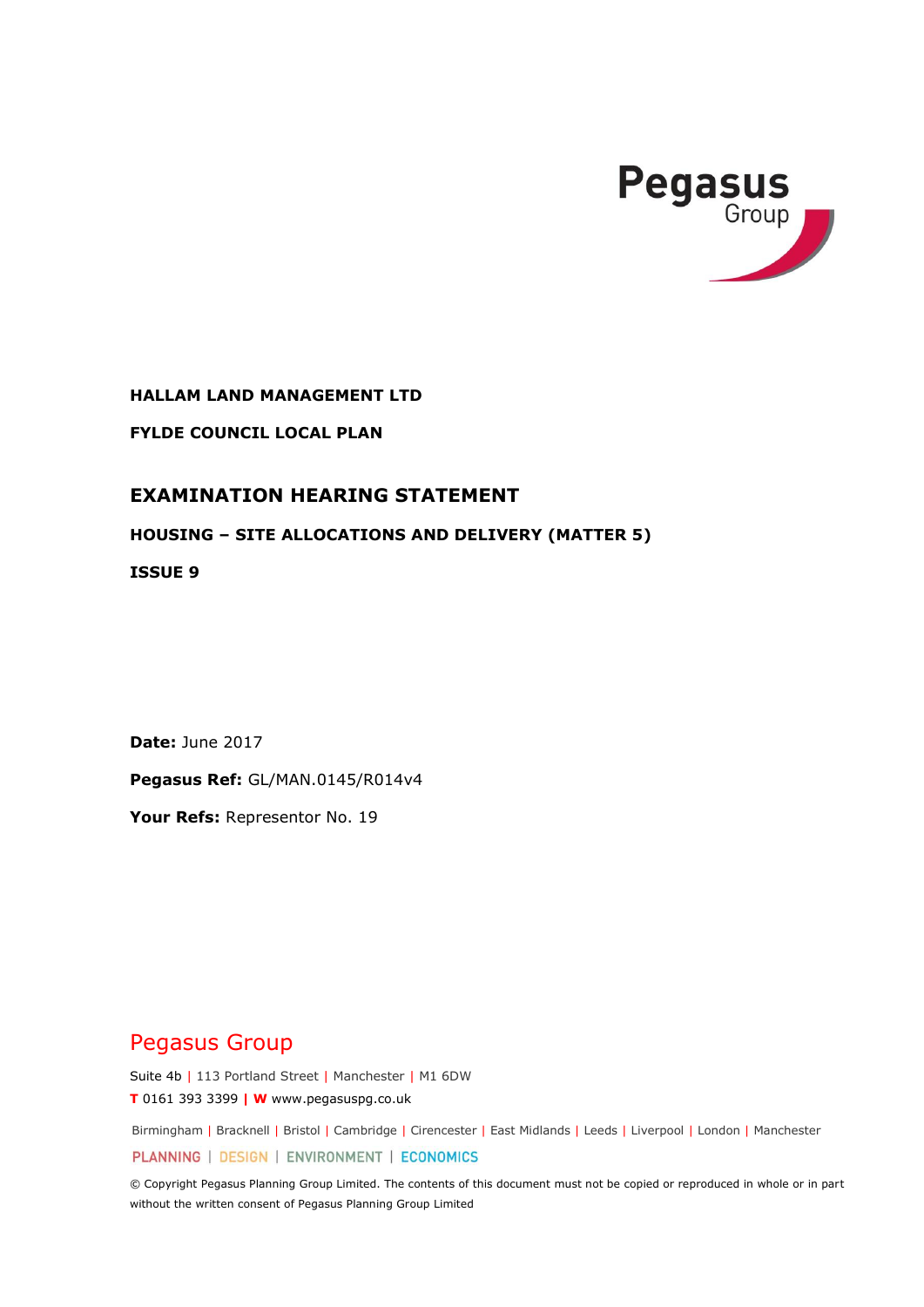

## **1. MATTER 5 – HOUSING – SITE ALLOCATIONS AND DELIVERY**

- 1.1 The following statement is made on behalf of Hallam Land Management and should be read alongside Stage 1 Hearing Statements on Matters 2 (Ref: R011v2) and 3 (Ref: R012v2) from March 2017; as well as our representations to the Publication Local Plan in September 2016 (Ref: R009v2).
- 1.2 We would like to support this statement by attending the first day of Hearing Sessions on Matter 5, and potentially the second day if required.
- 1.3 We would also highlight at the outset that our response to question 7, in respect of allocations within the Warton Strategic for Development forms the key part of this representation and is the main issue we wish to discuss at the Hearings (relevant text boxed as it is here).
- 1.4 Furthermore, we would like to request that the Council provide a consolidated version of the Local Plan with the latest proposed modifications all in one document, with tracked changes or the proposed modifications highlighted (which is common in other Local Plan processes we have been involved in recently, with the example of West Oxfordshire provided below<sup>1</sup>), as this will make the plan far more legible to readers.
- 1.5 It would be useful to have this in advance of the Stage 2 Hearings, however we appreciate this may not be practical. Failing that we note the Inspector's suggestion, in the Stage 2 Examination Guidance Note (EL5.005c), that there will be further consultation on main modifications and the Council's updated evidence on OAHN and changes to the development strategy, and so would respectfully request that a consolidated document is provided at this stage.

## **Issue 9 - Does the Plan set out a positively prepare strategy for the supply and delivery of housing that is justified, effective and consistent with national policy?**

#### *Question 1: In relation to the 5-year supply, does the Plan clearly set out annual targets, completions to date, the approach to catching up on the shortfall and the buffer to be applied?*

- 1.6 The main plan document does not set out the 5-year supply position clearly, instead it makes sporadic references to the individual elements of the supply calculation across paragraphs 10.1 to 10.19. As such further clarity would be welcomed on this and it may be useful to add a summary table of the different steps.
- 1.7 That said, the Council have set out their 5-year supply methodology clearly in their Five Year Housing Supply Position Statement, with a base date of 31<sup>st</sup> March 2017, with the full calculations set out at Page 4, and this consistent with earlier versions of this document. Within this they accept that the 20% buffer is required and that this should be added to the 5 year requirement and shortfall combined, an approach which we fully agree with as it aligns with paragraph 3-035- 20140306 of the NPPG and the PAS guidance.

<sup>1</sup> <http://www.westoxon.gov.uk/media/1572550/CD5-Local-Plan-including-Proposed-Modifications.pdf>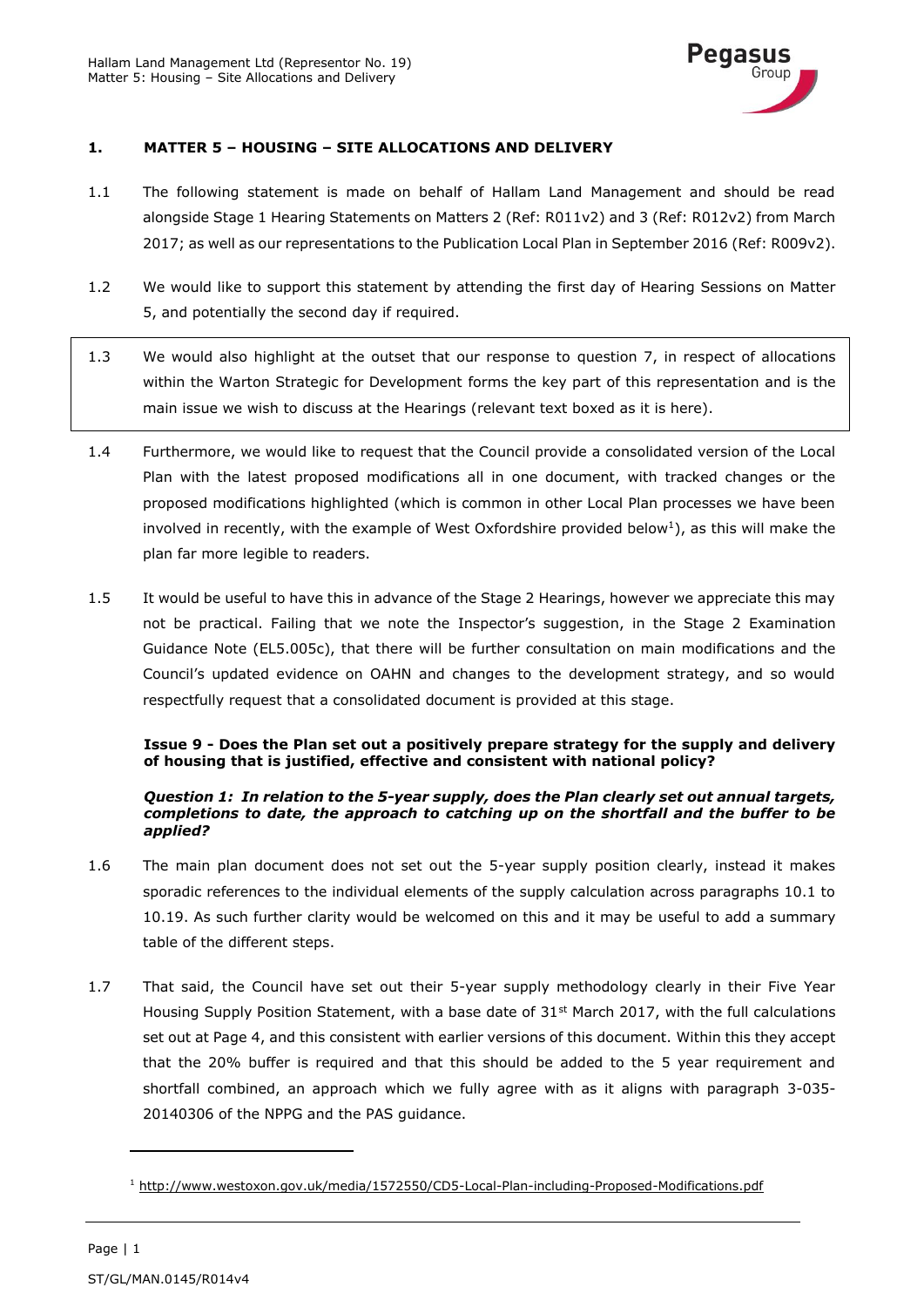

- 1.8 This 5YHLS Position Statement is based on the Council's revised housing requirement of 415 dpa, which was adopted at Planning Committee on 8<sup>th</sup> May following publication of updated evidenced on objectively assessed need (EL5.003f).
- 1.9 Overall, this confirms that Fylde actually have a 4.8-year supply at  $31<sup>st</sup>$  March 2017, and therefore are still unable to demonstrate a 5 year supply.
- 1.10 We are conscious that the Inspector does not propose to discuss OAN matters at the Stage 2 Hearings (as set out in the Guidance Note EL5.005c); and also suggests that there is no need to discuss omission sites; however given that the Council are still unable to demonstrate a 5 year supply then surely further allocations (i.e. omission sites) will need to be considered and discussed at this stage, and we address this in more detail in questions 6 and 7 below.

#### *Question 2: Appendix 2 of the Plan includes a housing trajectory for the Plan period. In light of the Council's recent evidence this is proposed to be updated. However, it is necessary to include site specific details given it may quickly become out of date? Should a housing trajectory graph be included in the Plan?*

- 1.11 We agree that trajectory should be included in the Plan, to provide clarity and justification for the proposed housing requirement and distribution across the plan period, by demonstrating that the plan has a five-year supply upon adoption, and as a yardstick to measure delivery rates against as the plan progresses.
- 1.12 We also agree with its inclusion as an appendix rather than in the main text, where it becomes more of an informative, and less problematic when it does become out of date, which is inevitable.
- 1.13 That said, it is our view the latest Housing Trajectory (dated 31<sup>st</sup> March 2017) will not deliver a five year supply upon adoption, as confirmed by the latest 5YHLS Position Statement, which puts the Council at 4.8 years once a 10% deduction is included for under-delivery, nor will it meet the full housing needs of the borough across the plan period (as we set out in Question 7 below); therefore we suggest the trajectory is updated to address these issues.

## **Site Allocations: Policies SL1-SL5**

## *Question 3: In light of further planning permissions that have been brought to my attention, do these policies need updating with new sites.*

1.14 Yes, given the Council's chosen approach of providing detailed requirements and proportions for each of the strategic and non-strategic locations for development (under policies SL1 to SL5), they need to be updated with the latest planning permissions to ensure that the plan is robust an up to date.

#### *Question 5: The policies refer to masterplans and design codes for each site without planning permission in the case of Policies SL1 and SL2 and specific strategic sites without planning permission for Policies SL3 and SL4. Are these justified and consistent with Policy M1?*

1.15 There is clear inconsistency between these two policies, as Policy M1 suggests that masterplans and design codes (to be enshrined in SPDs), will be required for all allocations within the Strategic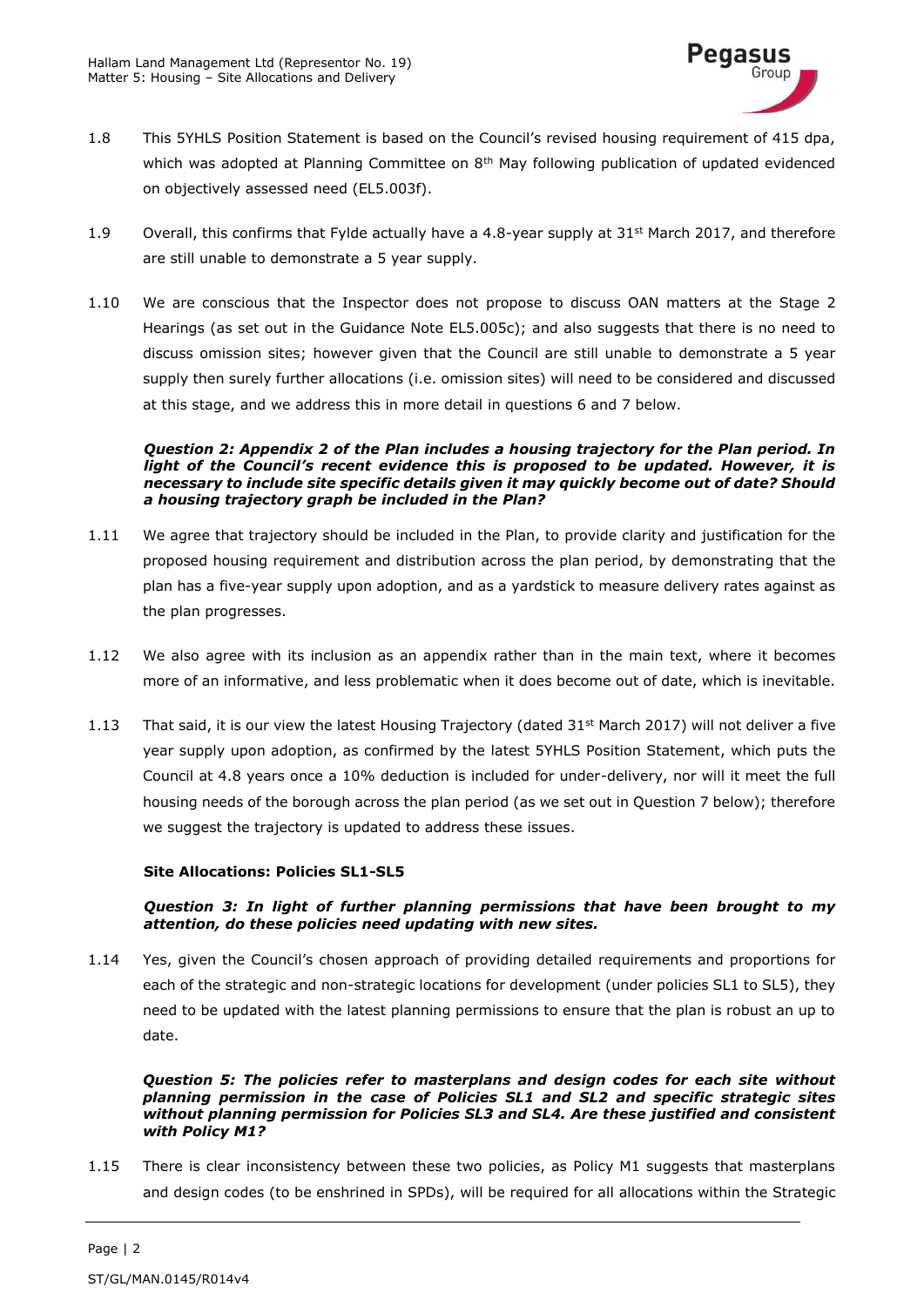

Locations for development whilst policies SL1-SL4 only require it for those sites that don't have planning permission.

- 1.16 In our view the approach taken in Policies SL1-SL4 is more appropriate and justified, as the imposition of an additional masterplan, design code and SPD process on sites that already have consent (as suggested by Policy M1) is onerous and adds an additional layer of complexity, which will inevitably lead to delays in implementation, and we address this in more detail in our Matter 6 statement (in relation to Question 25).
- 1.17 It is also arguable that the masterplan criteria required under policy M1 could be achieved through the detailed development management policies set out elsewhere in the document (most notably those in chapters 8, 11, 13 and 14), so it is questionable if this policy is necessary at all, even for sites without permission, and therefore whether it needs to be referenced in policies SL1-SL4, and we would ask that the Council clarify this point.

## *Question 6: Is the methodology for site assessment and selection robust and justified?*

- 1.18 The main plan document does not address the site assessment and selection methodology at all and this position should be clarified in the supporting text.
- 1.19 That said, both the Revised Preferred Option (Regulation 18) and Publication (Regulation 19) Plans were supported by Site Assessment Background Papers (ED003 & ED004, dated October 2015, and May 2016 respectively; albeit both had a  $31<sup>st</sup>$  March 2015 base date). These provide some justification for the site selection process and consideration of alternatives, albeit the actual assessment of the sites is fairly cursory so it is arguable whether this is robust.
- 1.20 A more detailed Strategic Site Assessment (ED028 a-g, base date December 2015) has also been undertaken which assesses 31 strategic sites against 37 different comparable indicators (covering social, environmental and economic matters in line with the NPPF) and this is considered a more robust and justified approach. It should be noted that this does not include any judgment on the scoring of individual sites, although we do address this point in the next question.
- 1.21 However, it should also be noted that the strategic site selection process has been largely driven by planning permissions granted during the period of plan preparation, where there has been a consistent absence of a 5-year supply; and these include several that were approved at S78 Appeals after being refused or not determined by the Council, including:
	- Queensway, St Annes (Site Ref: HSS1) 1,150 dwellings;
	- Blackfield End Farm (HSS2) 360 dwellings;
	- Land North of Freckleton Bypass, Warton (HSS12) 350 dwellings *(the Council have included this in the trajectory as 375 which is an error);*
	- Clifton House Farm, Warton (HSS13) 115 dwellings;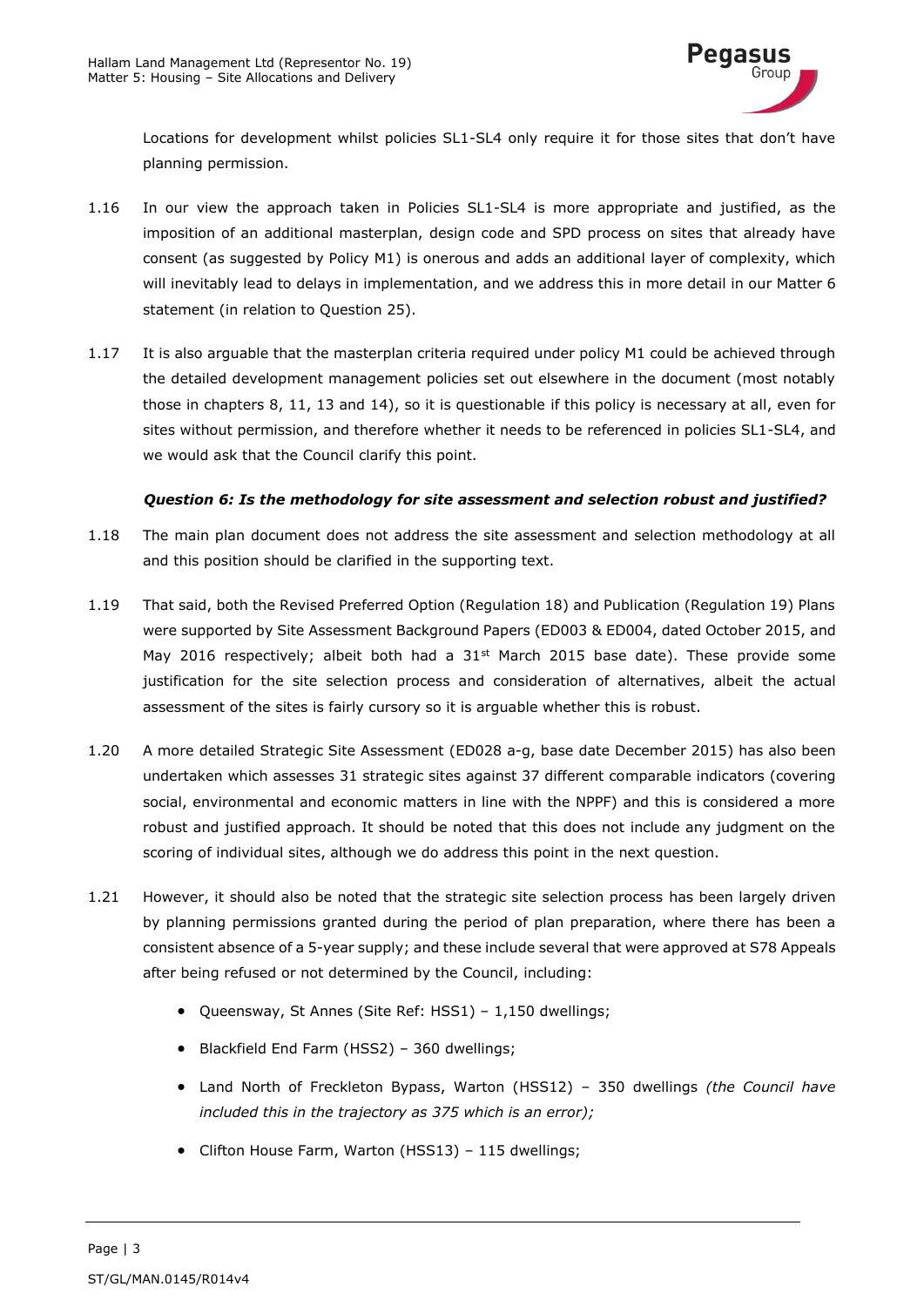

- Pastures, Fleetwood Road Wesham (HSS8) 100 units *(although the Council have since granted consent for 264 units across an enlarged site).*
- Land north of Blackpool Road, Kirkham (HSS9) 297 dwellings; and
- Land at Brook Farm, Dowbridge (HS57) 170 dwellings.
- 1.22 Whilst we do not challenge the suitability or sustainability of any of these sites, this demonstrates that the site selection process has been has been largely out of the Council's hands; with at least 2,542 of the 7,827 units (32.4%) to be allocated in the four strategic locations for development being determined by Planning Inspectors and the Secretary of State. As such the process has been more reactionary which does undermines its robustness somewhat; however this is a common issue in local plan processes across the country, with planning applications progressing independently of local plan preparation.

#### *Question 7: Are the proposed housing site allocations in Policies SL1-SL5 justified and deliverable? Are the delivery rates for the sites reasonable and achievable?*

1.23 Unfortunately, we have not had scope to undertake a full review delivery rates on all the sites within Policies SL1 and SL5; therefore we cannot fully comment, other than to make cross reference to the 5 year supply position that was agreed in relation the Clifton House Farm, Warton inquiry through the Statement of Common ground attached at Appendix 5 of our representations to the Publication Local Plan; which was based on delivery evidence put forward in our Planning Proof submitted to that Inquiry in June 2016 (Ref: ST/MAN.0145/R006v6, paragraphs 10.20-10.40, as attached at **Appendix 1**).

## *Reduced delivery rates*

- 1.24 This analysis suggested reduced delivery rates at: Queensway, St Annes (HSS1); Coastal Dunes (HSS4); Cropper Road East (MUS1); and Blackpool Road, Kirkham (HSS9). Overall it concluded that delivery rates for the next 5 years should be reduced by 400 units, which took the deliverable supply down from 3,052 down to 2,647 (once a 10% slippage rate had been applied).
- 1.25 We accept those figures will now be out of date, therefore we would also refer to more recent delivery rate evidence submitted to the Stage 1 Examination Hearings in March 2017, by Lichfields on behalf of Taylor Wimpey (EL2.011c(ii)). This suggested reduced delivery rates and longer leadin times at:
	- Queensway, St Annes (HSS1) reduction of 75 dwellings from 'commitments' over 5 years;
	- Coastal Dunes (HSS4) reduction of 64 dwellings from 'commitments';
	- Cropper Road West (HSS5) reduction of 60 dwellings from 'commitments';
	- Cropper Road East (MUS1) reduction of 5 dwellings from 'commitments'; and 5 from 'allocations'
	- Whyndyke Farm (MUS2) reduction of 60 dwellings from 'minded to approve';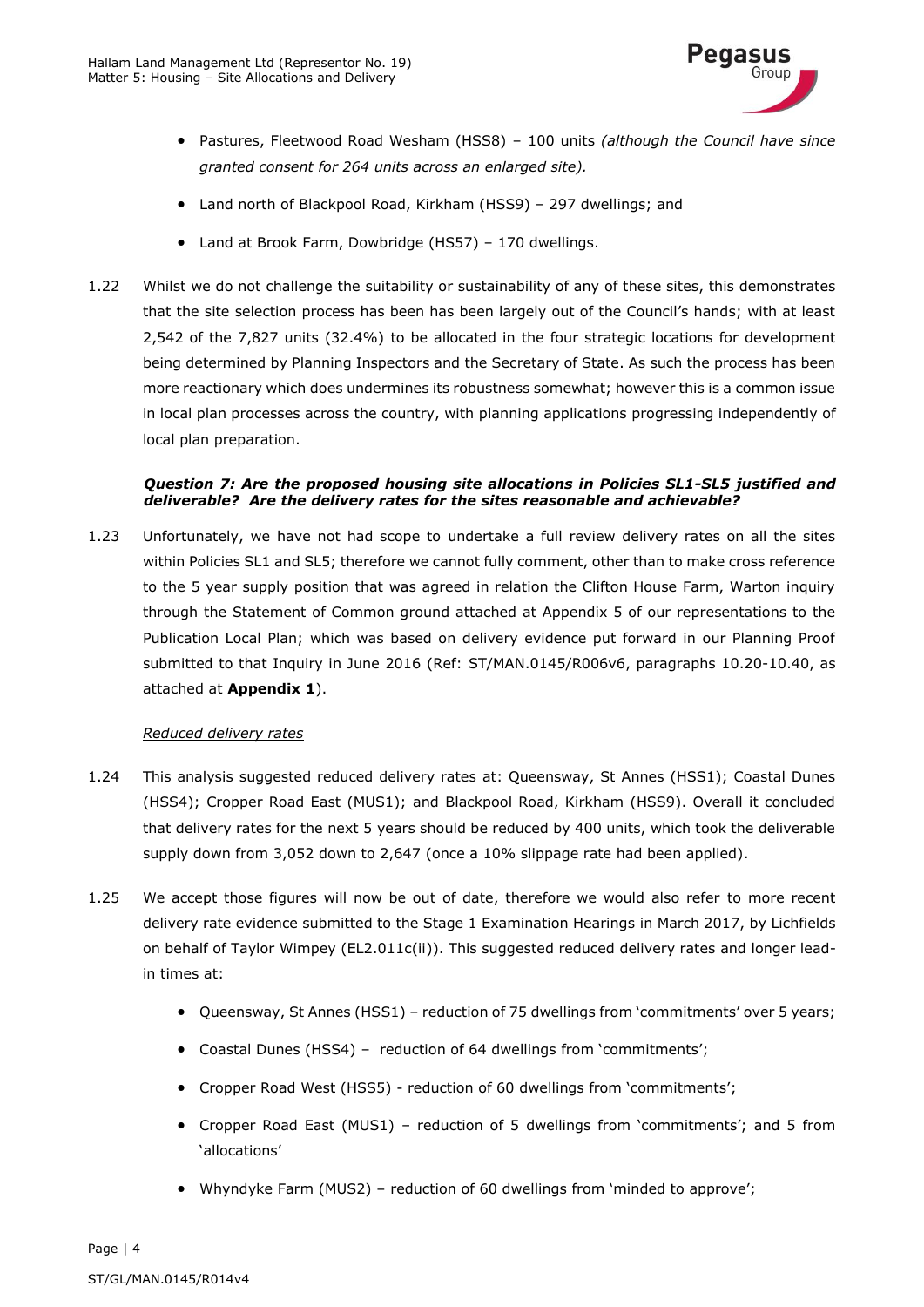

- Westgate Road, Squires Gate (HS21) reduction of 30 dwellings from 'commitments';
- Blackfield End Farm (HSS2) reduction of 23 dwellings from 'commitments';
- Oaklands Caravan Park, Warton (HS27) reduction of 53 dwellings from 'minded to approve';
- Willow Drive, Wrea Green (HSS11) reduction of 14 dwellings from 'commitments'; and
- Elswick Neighbourhood Plan Allocation reduction of 50 dwellings from 'allocations'.
- 1.26 Lichfields combined these deductions with other adjustments in the table below which concluded that deliverable 5-year supply should be reduced by 498 dwellings from 3,471 to 2,973.

*Extract from Lichfields Stage 1 Hearing Evidence*

| Table 4.2 5-Year Housing Supply                                 |       |            |                   |
|-----------------------------------------------------------------|-------|------------|-------------------|
| Components of Supply (2017-2022)                                | FBC.  | Lichfields | <b>Difference</b> |
| Allocations without planning permission                         | 488   | 363        | $-125$            |
| Sites on which the Council is minded to<br>approve permission   | 636   | 523        | $-113$            |
| <b>Sites with Planning Permission</b>                           | 1,961 | 1765       | $-196$            |
| Allowances                                                      | 386   | 386        | о                 |
| Allowance for small sites (<50 dwellings)<br>not coming forward | n/a   | $-64$      | $-64$             |
| <b>Total</b>                                                    | 3,471 | 2973       | $-498$            |

Source: FBC and Lichfields

- 1.27 This evidence is based on recent correspondence with the relevant developers and agents so we have no reason to dispute the findings and suggest that these are realistic and achievable and that the Council's rates should be adjusted to reflect these (as they have not been incorporated in the Council's March 2017 trajectory).
- 1.28 We can also provide additional clarification on the Blackfield End Farm development (HSS2) which is within our client's ownership, by confirming that a developer is now in place and therefore a start on site by late 2017 and delivery from June 2018 onwards will be achievable, as suggested by Lichfields.

## *Implications for 5 year supply*

1.29 In terms of the impact on the five-year supply position, the Council have already confirmed that their latest trajectory will not deliver a five year supply based on their updated housing requirement of 415 dpa; however reducing their supply figure by 498 units reduces their 5 year supply figure from 4.8 years to 4.18 years.

## *Implications for total housing supply*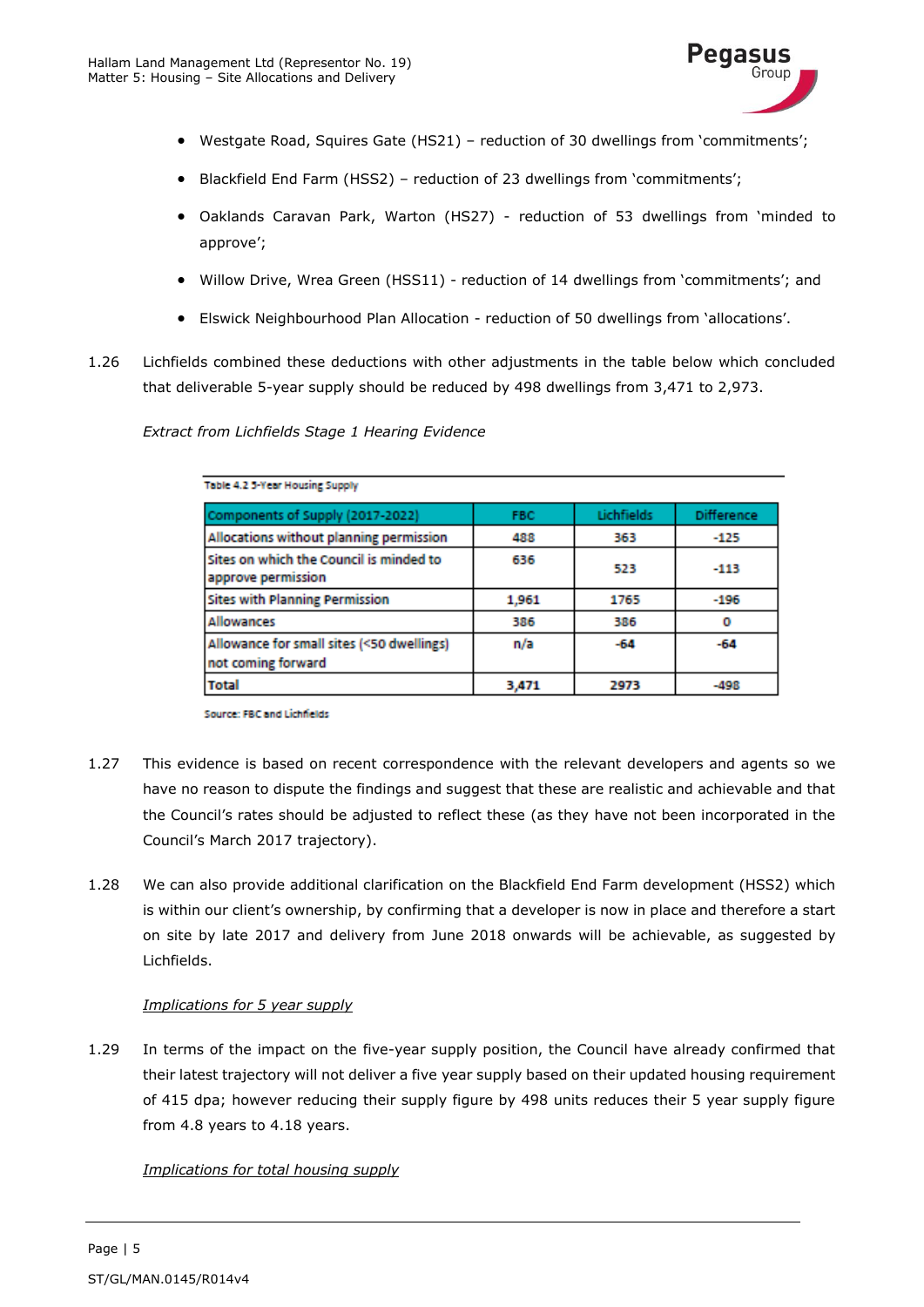

- 1.30 In terms of the impacts on delivery and supply across the whole plan period, there are only sites that will realistically run beyond 2032:
	- Queensway (HSS1) 1,150 dwellings with the Council's trajectory suggesting delivery of 870 by 2032 (with 280 beyond);
	- Whyndyke Farm (MUS2) 1,310 dwellings with the Council's trajectory suggesting delivery of 750 by 2032 (with 560 beyond);
- 1.31 Applying Lichfield's delivery rates would reduce Queensway's overall delivery by 75 (so 795 by 2032 with 355 beyond); and Whyndyke Farm by between 60 and 160; depending on whether a 50 or 60 dpa delivery rate is applied from 2022/2023 onwards.
- 1.32 This reduces the overall claimed supply (8,793) by between 135 and 235, generating a total supply of between 8,558 and 8,658 which would not meet the basic plan requirement of 8,715 (415 dpa spread over 21 years).
- 1.33 It is also pertinent that even without these deductions, the Council's supply would only exceed the requirement by 78 units or 1%, providing very little flexibility or a buffer for non-delivery.
- 1.34 A buffer of sites will therefore provide greater opportunities for the plan to deliver its housing requirement. Such an approach is recommended within the LPEG report to Government (dated March 2016), with recommendation 40 (at Appendix A) noting that Local Plans should:

*"focus on ensuring a more effective supply of developable land for the medium to long term (over the whole plan period), plus make provision for, and provide a mechanism for the release of, developable Reserve Sites equivalent to 20% of their housing requirement, as far as is consistent with the policies set out in the NPPF. Reserve Sites represent land that can be brought forward to respond to changes in circumstances."*

- 1.35 Adding the recommended 20% buffer to Fylde's net requirement of 8,715 would require sites capable of delivering a total of 10,458 dwellings; up to 1,900 more than currently planned for.
- 1.36 Such a buffer of sites is particularly relevant in Fylde, given that the neighbouring authority of Wyre have significant unmet need issues, which Fylde are going to have to accommodate all or at least the majority of (as the other authority in the HMA, Blackpool, is heavily constrained by the sea and a relatively tight administrative boundary).
- 1.37 Wyre have not yet confirmed or justified the level of unmet need, which has allowed the Fylde plan to progress without addressing this matter; however Reserve Sites would offer the perfect mechanism to provide for this need as the plan progresses.
- 1.38 Therefore it is clear that the proposed housing allocations will not meet Fylde's needs to 2032, and, as such, the Council should consider allocating additional land for up to 1,900 dwellings to provide sufficient headroom for the proposed 415 dpa requirement to be delivered and for Wyre's unmet need to be met.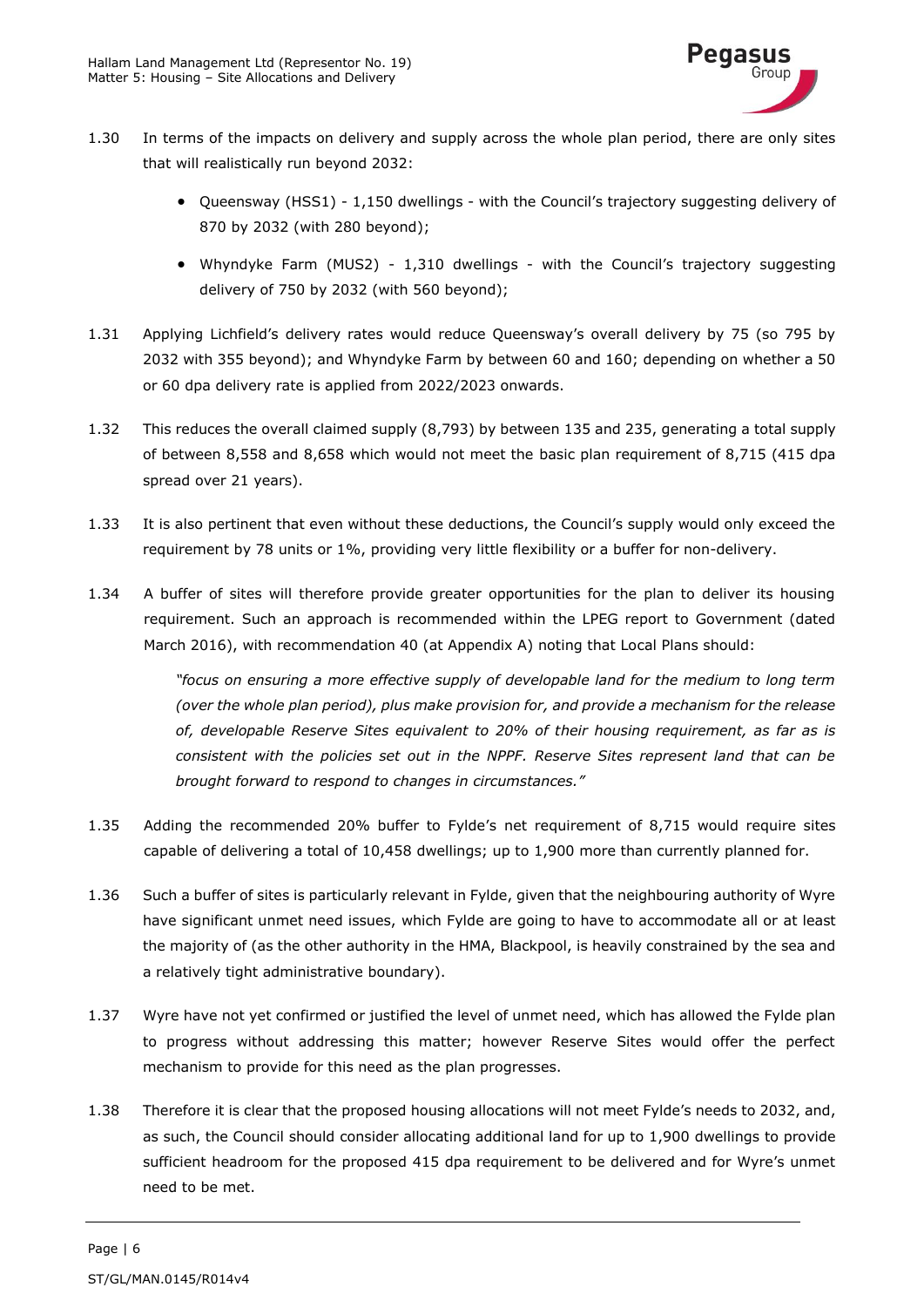

## *Further Allocations in Warton Strategic Location for Development*

- 1.39 The previous sections have demonstrated that the Council may need to make additional allocations for up to 1,900 dwellings above those currently identified. We do not have any comments on additional sites within Strategic Locations 1, 3 and 4; but do have some thoughts on further allocations with the Warton Strategic Location for Development (under Policy SL3).
- 1.40 Warton has been proposed as a Strategic Location for Development throughout the emerging Local Plan process due to presence of the Enterprise Zone and BAE Systems complex, combined with a relative lack of physical constraints.
- 1.41 Accordingly, Policy SL3 proposes 8 allocations within Warton in a range of sizes (from 16 units up to 360), all of which now have planning permission and the majority of which are under construction or have a developer attached, as set out below:

| <b>Site</b><br>Ref | <b>Site Name</b>                           | No of homes   | <b>Current Status</b>                                                                                                                |
|--------------------|--------------------------------------------|---------------|--------------------------------------------------------------------------------------------------------------------------------------|
| HSS2               | <b>Blackfield End Farm</b>                 | 360           | Developer committed, start on site expected late<br>2017, delivery mid-2018.                                                         |
| HSS7               | Highgate Park                              | 254           | Barratts are on site with 64 units already completed.                                                                                |
| <b>HS24</b>        | Riversleigh Farm                           | 82            | Prospect Homes are on site with 61 units already<br>completed.                                                                       |
| <b>HS25</b>        | Nine Acres Nursery/<br><b>Meadows View</b> | 75            | Taylor Wimpey have developed main estate (66<br>units) with further 9 units under construction.                                      |
| <b>HS26</b>        | George's Garage                            | 16            | Site under construction or due to be developed<br>imminently.                                                                        |
| <b>HS27</b>        | Oaklands Caravan<br>Park                   | 53            | As noted in Lichfields analysis, this is likely to<br>continue as a Caravan Park.                                                    |
| HSS12              | Land North of<br>Freckleton Bypass         | 375 (350)     | Gained Secretary of State consent in February 2017,<br>numbers reduced to 350. It is understood that no<br>developer is yet attached |
| HSS13              | Clifton House Farm                         | 115           | Gained Secretary of State consent in February 2017.<br>Marketing underway, but no developer attached.                                |
|                    |                                            | 1,330 (1,305) |                                                                                                                                      |

*Policy SL3: Proposed Allocations in Warton*

- 1.42 Therefore, over 1,300 units have been consented in Warton, and approximately 60% (787 units) are under construction or have a developer attached. This demonstrates that Warton is a strong market location that is delivering housing across a range of sites, and as such it is considered a suitable location to allocate further land.
- 1.43 As part of our representations to the Publication Local Plan in September 2016, and Stage 1 Hearing Statements from March 2017; we noted that there was additional land to the west of Warton that has development 'potential' and falls within our client's ownership (as shown on the plan below). This land totals 5.9 Ha outside of the Green Belt.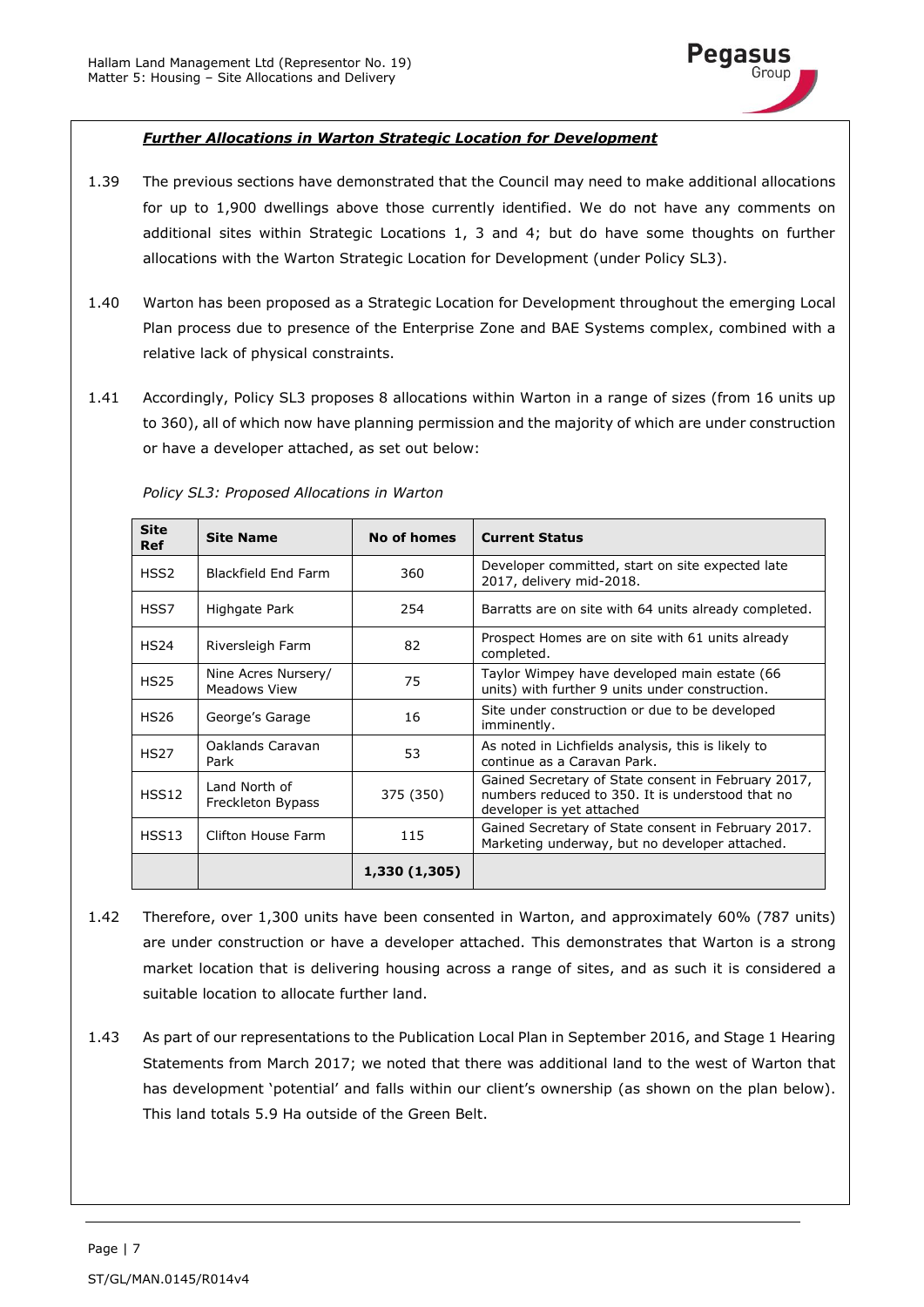



- 1.44 Notably, this land was assessed under Strategic Site H8 in the original Preferred Options Local Plan, and was assessed as part of the 2013 SA relevant at the time. It was deemed to be a suitable, available and deliverable site for housing development.
- 1.45 Strategic Site H8 was also assessed more thoroughly within the Strategic Site Assessment (ED028 a-g), in December 2015. Within this assessment it achieved a score of 137, which ranked equal 10<sup>th</sup> out the 31 sites assessed, and joint second for sites in Warton, behind the Highgate Park site, which is a brownfield former employment site, and joint with site H11 to the north east of Warton, which has not been allocated or promoted for development. The overall assessment table and associated map from ED028b is attached at **Appendix 2** and extracts are also provided below for ease of reference.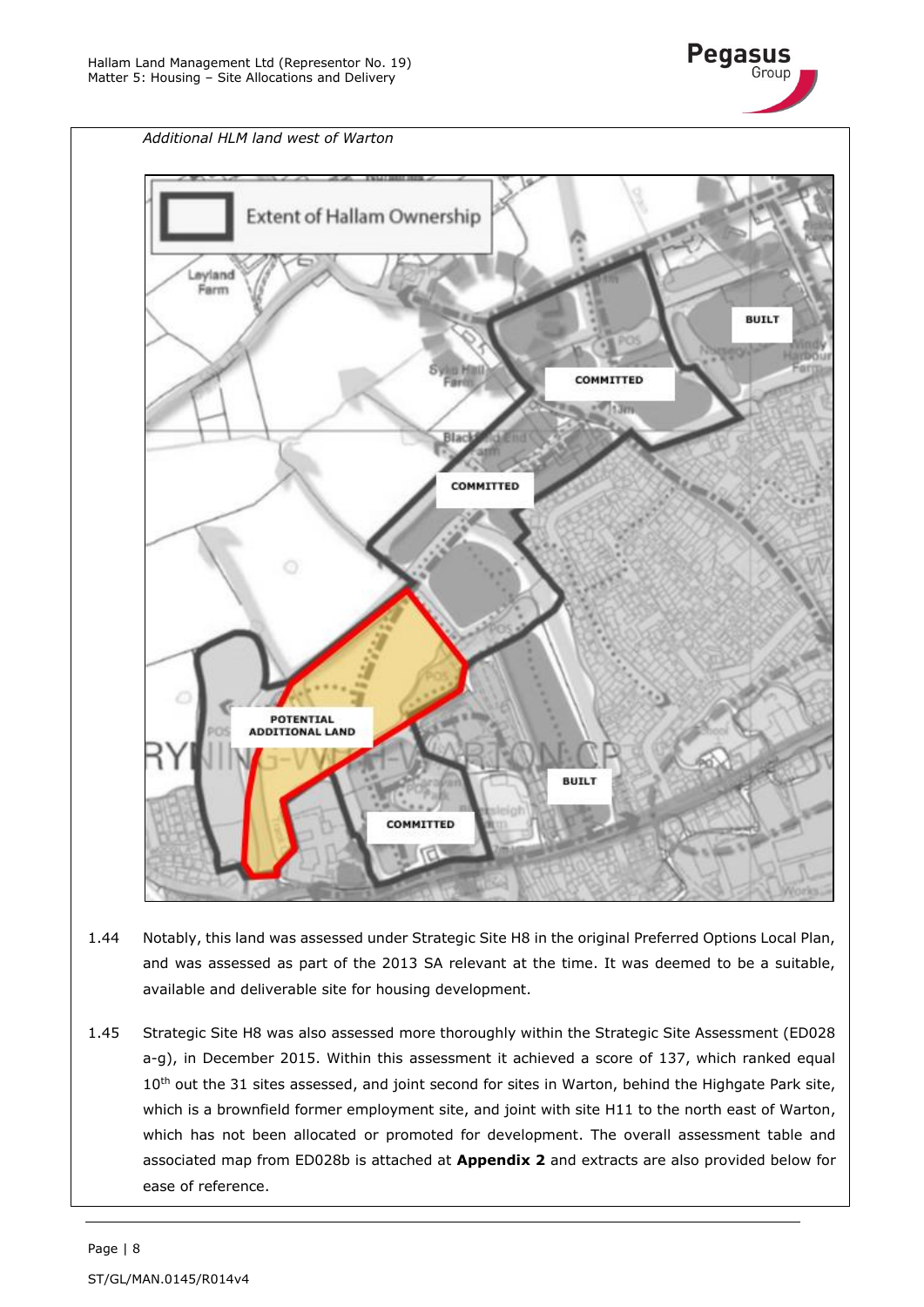

*Summary Extracts from Strategic Site Assessment, December 2015*



- 1.46 This clearly demonstrates that Site H8, which has only been part allocated for residential development, is considered more sustainable than 10 other sites that have been allocated for residential development (8 in full and 2 in part), and 9 of these already have planning permission.
- 1.47 Therefore, it seems highly unusual that this additional 5.9 hectares in H8 has not been proposed for allocated as it is available and has been actively promoted through the Local plan process, and even incorporated into a wider masterplan for Warton (attached at **Appendix 3**), with a coordinated approach to transport connectivity and green infrastructure in line with the Council's aspirations in Policy M1.
- 1.48 This raises further doubts as to whether the site selection process has been robust as discussed in question 6.
- 1.49 That said, in light of the evidence base, it be a relatively straightforward exercise to append this assessment to the current Sustainability Appraisal and provide an appropriate update without causing undue delay to the production of the Local Plan.
- 1.50 We anticipate this additional 5.9 hectares could accommodate approximately 175 dwellings (based on a density of 30 dph) over and above what has already been consented in Warton (although it may be possible to increase capacity if required to meet increased needs). The land would be accessed through the recent permitted development (Ref: 15/0562) for 115 homes at Clifton House Farm, and we would expect delivery could begin towards the end of the 6-10 year period once the strategic road improvements in the centre of Warton have been implemented, which are secured through permitted developments which are the subject of current Reserved Matters Applications.
- 1.51 As such, this site is considered wholly developable in a strategic location that is already delivering homes, through Barratts at Highgate Park (HSS7) and Prospect Homes at Riversleigh Farm (HS24),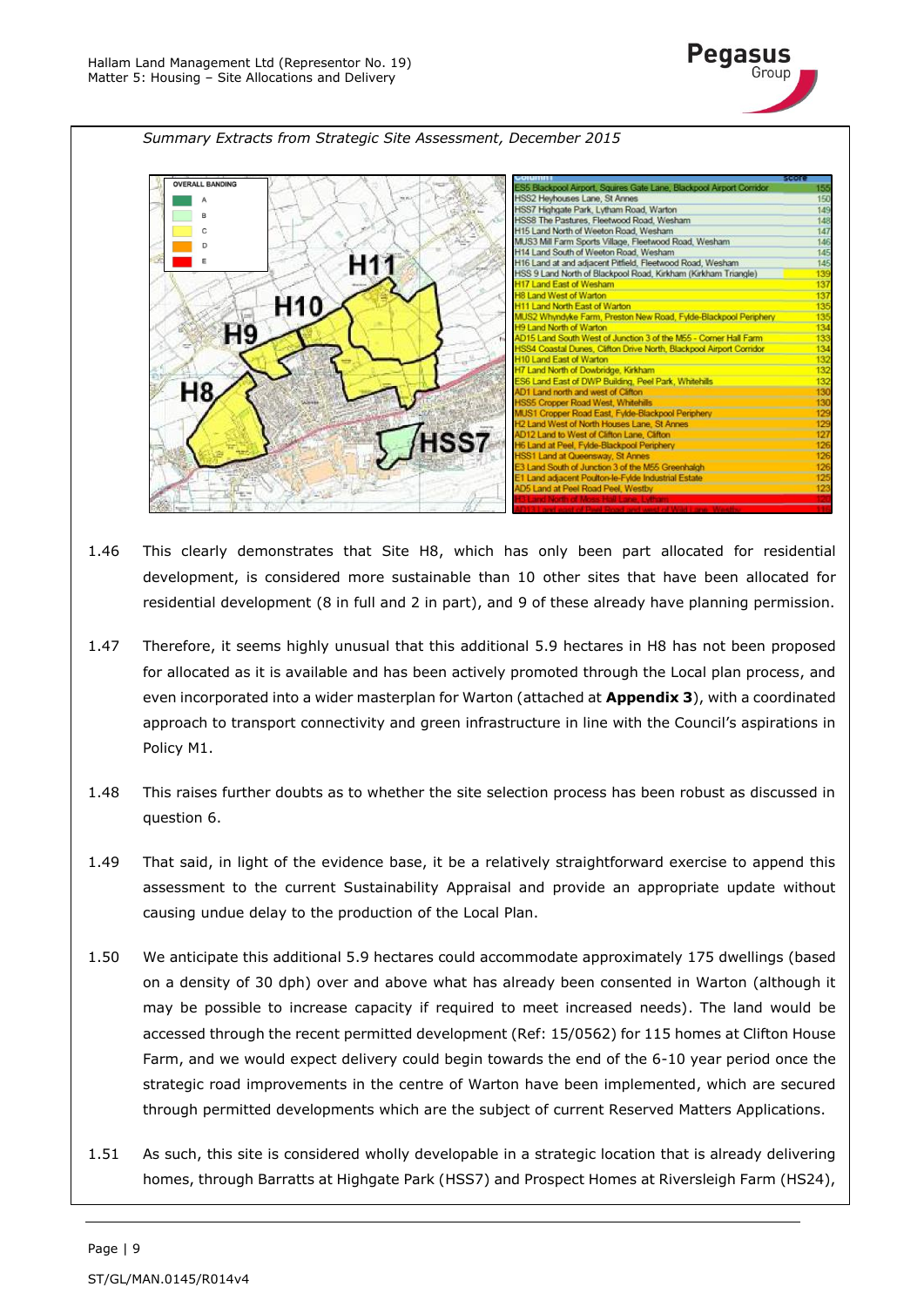

and with a developer now committed at Blackfield End Farm (HSS2). It can provide further benefits to Warton offering the ability to link Lytham Road and Church Road; and can therefore be seen as the final piece in the jigsaw for delivering masterplanned and coordinated growth for Warton.

## *Conclusions on Delivery Rates and Further Allocations*

- 1.52 In summary, the Council's latest trajectory confirms that they do not have a 5 year supply when compared against their emerging requirement, nor do they have a sufficient buffer of reserve sites to deliver the overall housing target over the plan period (as this currently stands at 1% compare to the 20% recommended in the LPEG guidance). A more detailed analysis of delivery rates on individual sites reduces this supply further and suggests they may need to allocate land for a further 1,900 dwellings to provide sufficient flexibility to account for under delivery and potential unmet needs of surrounding authorities.
- 1.53 This section has demonstrated that the additional land at Clifton House Farm, adjoining the committed developments at Clifton House Farm and Blackfield End Farm, is developable and sustainable (as confirmed by the Council's own evidence base), and could deliver at least 175 of these additional dwellings within the plan period with minimal impacts and substantial highways benefits, by providing a link road across the west of Warton.

## **Policy H1**

#### *Question 9: H1b refers to performance monitoring in relation to housing delivery. Can the Council clarify the purpose of the rolling 3-year review period and how 'the delivery of uncommitted sites will be adjusted' if completions targets are missed by 20%? Is this justified and effective?*

- 1.54 It is not clear what mechanism the Council will use to adjust delivery on uncommitted sites if completion targets are missed, as this could comprise an allocations process, release of reserve sites or partial review of the plan. Nor is it clear whether these completion targets will be based on the housing trajectory or annual requirement. Furthermore, the 20% under-delivery threshold is much less stringent than the 5% (95% delivery) advocated by the Housing White Paper from November 2017, which will require local authorities to produce an action.
- 1.55 This suggests that this policy is neither justified nor effective as drafted and the Council should revisit this in light of the White Paper.

## **Policy H2 – Density and mix of new residential development**

## *Question 10: A minimum density of 30 dph is proposed under Policy H2. Is this justified across all development sites, whether small or large?*

1.56 We do not consider this to be justified, as although paragraph 47 of the NPPF allows local authorities to set their own approach to housing density, this should be based on local circumstances; yet the blanket density target proposed here does not provide sufficient flexibility for individual developments to respond to site characteristics and market conditions, and could undermine delivery as a result. This approach also conflicts with part (a) of policy GD7 which requires that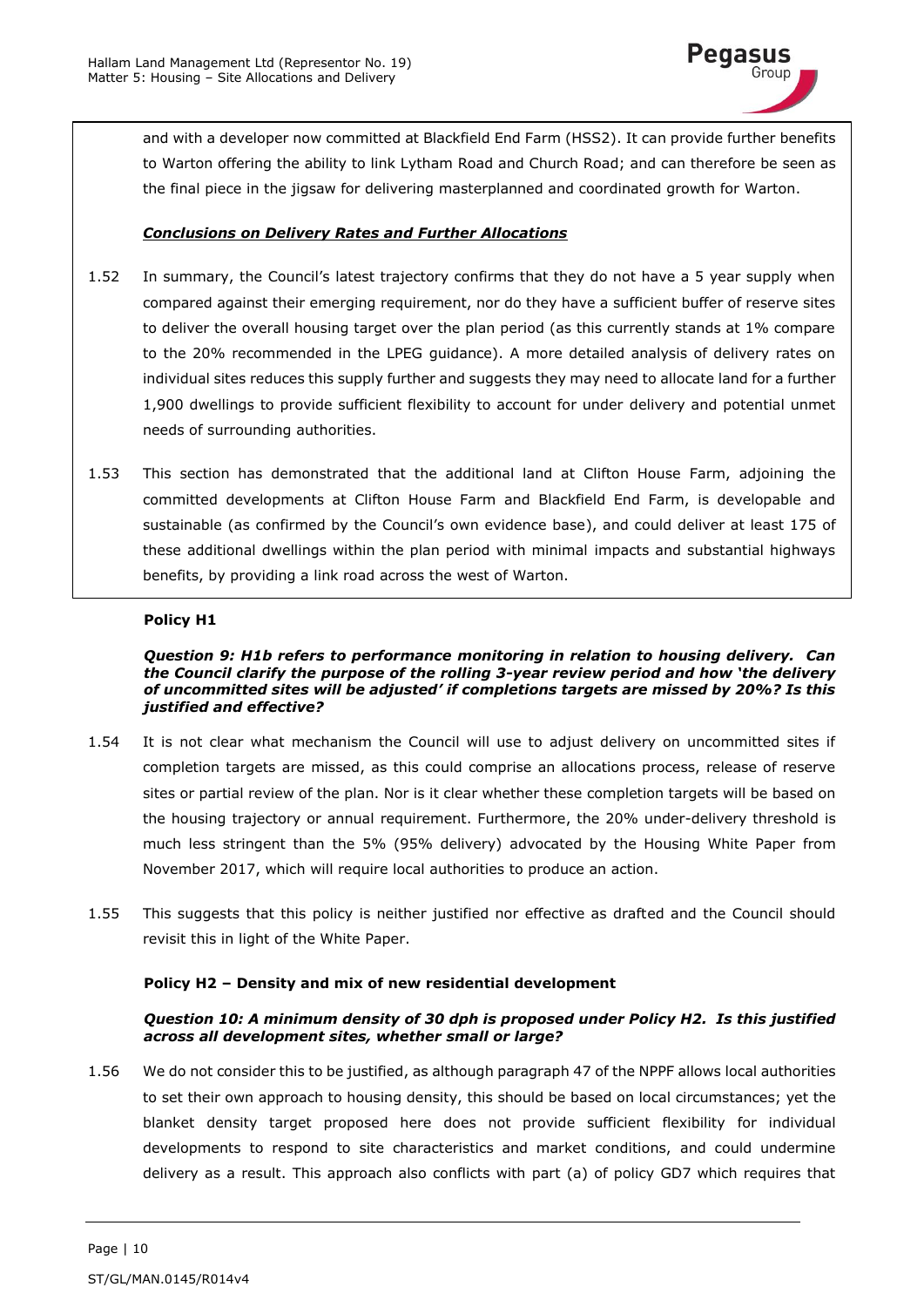

*"…densities of new residential development reflect and wherever possible enhance the local character of the surrounding area…".*

- 1.57 Furthermore, this is not justified by the latest evidence, as page 3 of the Council's own Housing Land Availability Schedule 2016 (ED018) states that 57% of completions that year were at a density of less than 30 dph.
- 1.58 As such we would reiterate our previous representations and suggest the policy includes an element of flexibility to allow lower densities in some cases; potentially by adding the word 'normally', as per the wording in previous 2015 Revised Preferred Options version, or by removing the minimum figure entirely and aligning it with part (a) of Policy GD7.
- 1.59 We also highlight from our earlier representations how lower density 'executive style' housing may help to attract and retain employers and employees in certain areas such as Warton, where the success of the BAE Systems complex and Enterprise Zone will be at least partly reliant on their ability to attract high proportions of skilled 'executive' staff.

#### *Question 11: Does the policy adequately address the needs of different groups in the community in accordance with the first two bullet points in paragraph 50 of the Framework?*

- 1.60 In respect of mix, we welcome the Council's acknowledgement that this will be adjusted in line with updated SHMAs over the plan period as this aligns with the first bullet point of paragraph 50 in terms of planning for the future; and having a separate mix requirement for rural areas goes some way to meeting bullet point 2, in terms of acknowledging different needs in different locations.
- 1.61 However, as with the density policy, we recommend that some flexibility is built in to the mix requirement, to allow individual developments to respond to site characteristics and market conditions, which will again be relevant in Warton, in terms of the provision of executive housing for skilled workers. Furthermore, using low levels of existing 1 and 2 bed provision in rural areas to justify an increased future requirement (as per paragraph 10.37) is a risk, as it may not align with future demand and lead to issues with delivery.
- 1.62 The provision of specialist accommodation for the elderly aligns with the bullet points in paragraph 50; however we make more detailed comments on the proportions and detailed requirements below in questions 13 and 14.

#### *Question 12: Should the policy include specific reference to the proportion of dwellings to be provided by size? Is this justified or could the data become out-of-date during the Plan period? Is it clear what proportions of dwelling size would be required in different locations?*

1.63 We do not think a prescriptive requirement for dwelling size is appropriate as it would not deliver the flexibility required by national guidance to take account of individual site characteristics, viability and changing market demand over time.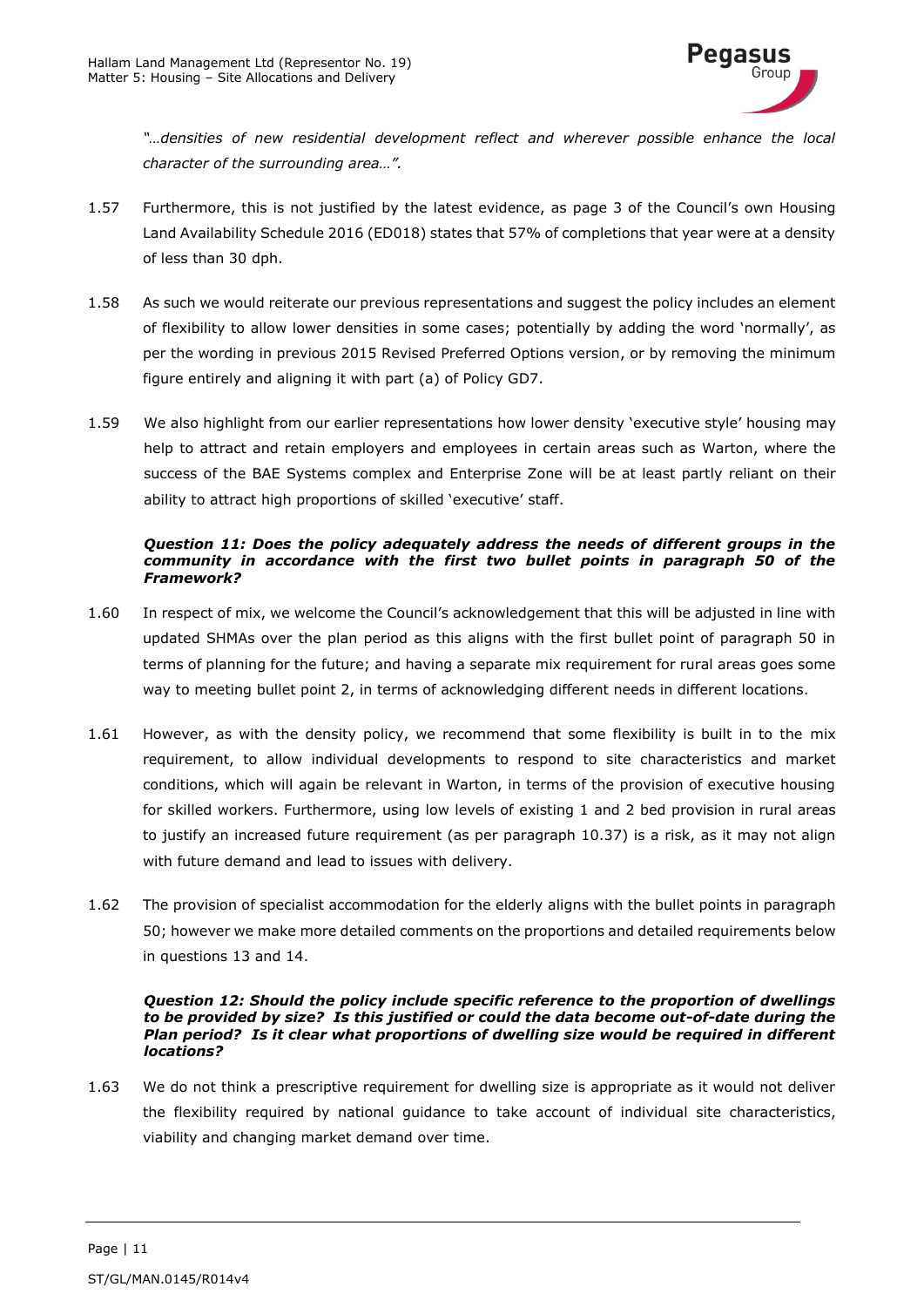

1.64 That said, we do support the inclusion of tables 5 and 6 which provide data from the 2011 census and SHMA on existing dwelling sizes and estimated requirements as this is useful informative for the current position; although this will inevitably become out of date as the plan progresses, nor does it take account of demand or aspiration.

#### *Question 13: The policy requires the delivery of at least 20% of homes on sites of 20 or more dwellings to be designed to accommodate the elderly. Is this justified and based on robust evidence?*

- 1.65 HLM fully support the provision of housing for older people and accept that there is a clear need for such housing in Fylde, as confirmed in the Specialised Housing Background Paper dated May 2016 (ED029)
- 1.66 That said, it is unclear where the 20% requirement has been derived from; as whilst the estimates future increases in the elderly population, it does not give any indication of how many of those will require new purpose built accommodation; as in reality, many older people will wish to stay within their existing 'family home' and adapt it over time as required.
- 1.67 Therefore, the evidence does not provide a clear indication of those likely to move and as such the 20% requirement seems arbitrary, and potentially onerous given the impact it will have on the viability and affordability of schemes going forward.
- 1.68 As such we would argue that this target is not justified and that a more robust assessment should be undertaken.

#### *Question 14: Is the requirement for specialist accommodation to include compliance with the optional technical standard for wheelchair adaptable dwellings justified and based on robust evidence of identified need? Has the impact of applying these standards on viability of schemes been considered? (Also see Policy GD7).*

- 1.69 The policy as worded suggests that all new housing for older persons should comply with optional standard M4(3A), wheelchair 'adaptable' dwellings; however we do not think this is justified or evidenced.
- 1.70 As with the evidence for the overall requirement, having future estimates of mobility issues amongst the elderly does not confirm how many of those will require a new wheelchair adaptable dwelling, as many will prefer to adapt their existing home; whilst others will choose to move to dedicated and specialised extra care facilities.
- 1.71 This evidence does not properly address the adaptability of existing stock, or the needs across different tenures as required by NPPG para 56-007-20150327.
- 1.72 As such this requirement also seems arbitrary, and particularly onerous, as this technical standard will have a significant impact on the viability and affordability. The fact that it only applies to schemes above 10 dwellings may also prevent such housing being delivered where it is needed (i.e. the locations suggested in page 21 to 22 of ED029).